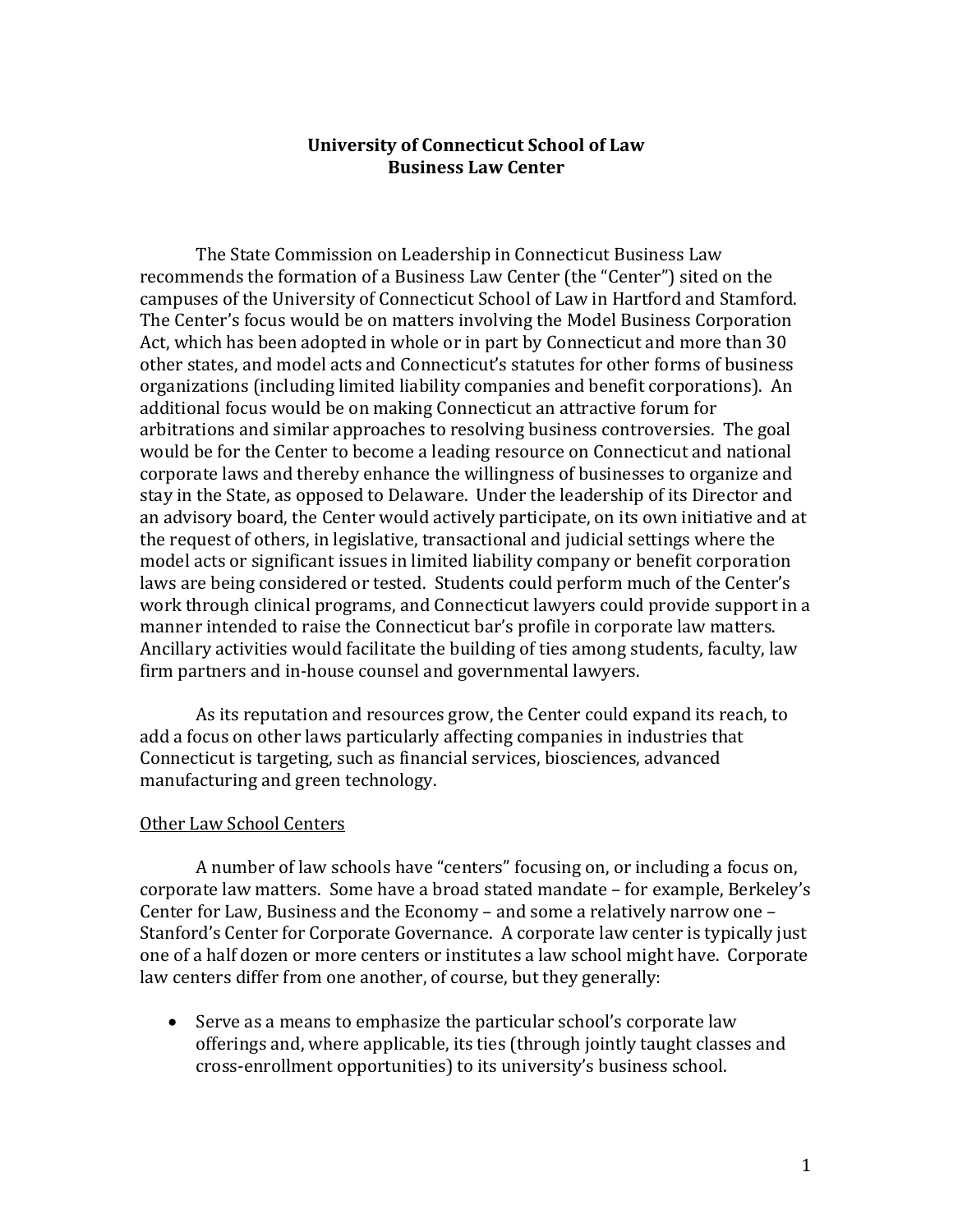- Have a featured conference (usually called a "symposium") once a year, typically on a designated topic – crowdfunding has recently been popular.
- Sponsor "seminars" from time to time during the year for students and faculty, often led by established practitioners reviewing developments in their fields.
- May sponsor faculty research.
- Sponsor or fund student research, clinical work or externships.
- May facilitate fund-raising from alumni in corporate law positions and networking among alumni, local corporate law leaders, students and faculty. A number, for example, have large advisory boards mostly made up of alumni The centers can create "naming" opportunities – Stanford's, for example, is named for Arthur Rock, the legendary VC pioneer, and NYU's for Lester Pollack. A center signals to the school's corporate law alumni that it considers corporate law worthy of academic interest.

Several centers offer a "certificate" for successful completion of certain prescribed classes. At least two hold themselves out as being repositories of relevant materials.

A partial list of law schools with centers includes Fordham **NYII** University of Cincinnati Washington University University of Michigan UCLA (which arguably has several) Vanderbilt Duke Widener **Stanford** Northwestern Berkeley Harvard (which uses the word "forum") UPenn University of Minnesota

# The Center

The Center would sponsor symposia and seminars, academic research and clinical programs and externships for students. It could distinguish itself by seeking to directly influence the ways in which the model acts for business organizations (and revisions thereto) are developed and considered by model act committees and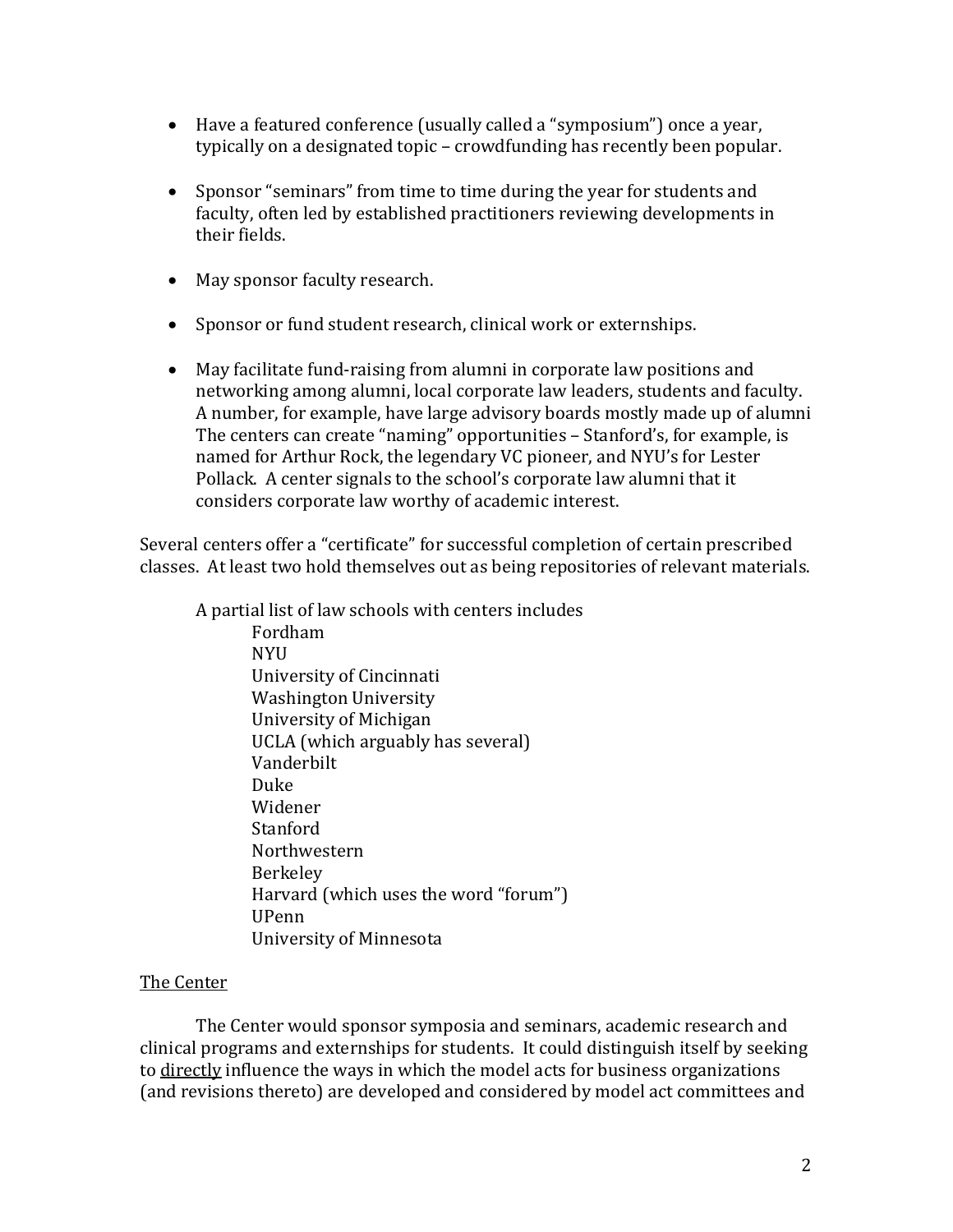state legislatures and are interpreted and applied in transactional and judicial settings, primarily by:

- Providing guidance and support to model act committees and legislatures in Connecticut and elsewhere as they contemplate new provisions and revisions to the model acts and Connecticut's own statutes. The support might include expert testimony, drafting assistance and comparative background analysis, as well as proposals for changes following from case or practice developments. One way the Center could gain immediate recognition among key practitioners would be to help in disseminating case and legislative developments and reform suggestions among the state bar committees in the relevant states.
- Recommending changes in model acts or Connecticut's business statutes or in their interpretation, which may involve supporting proposals by the Connecticut Bar Association for the adoption in Connecticut of a version of the Uniform Limited Liability Company Act (the "ULLCA"). The Center should also be instrumental in drafting a model act for benefit corporations and quarterbacking efforts to secure its being broadly adopted. Prior to the adoption of the ULLCA in Connecticut or of a model act for benefit corporations in Connecticut or more broadly, the Center could also look to provide assistance in controversies involving laws for organizing limited liability companies or benefit entities when those controversies may affect the development of such laws generally.
- Submitting amicus briefs and offering expert testimony in cases, as a way to support appropriate development of the law and not as advocacy per se for the position of one party.
- Offering to serve as, or to select Connecticut professionals in a merit-driven, unbiased process to serve as, experts or neutrals in arbitrations and the like based in Connecticut, including for business disputes centered in other places, and working with arbitration counsel on framing individualized rules for resolving disputes outside of court.

Students would participate in each of these activities, through the Center's related clinical programs. Connecticut law firms (including local offices of national firms) could be invited to participate, in order to enhance their brands and capabilities (as well as making the Connecticut law community generally more prominent in model act matters). Law firms would be asked to appoint "relationship" partners to enable instant contact.

In a sense, the suggestion here is the Center would act, first, as the Delaware law firms do in providing expert direction to the evolution of a body of corporate law (in the Center's case, the model acts and limited liability and benefit corporation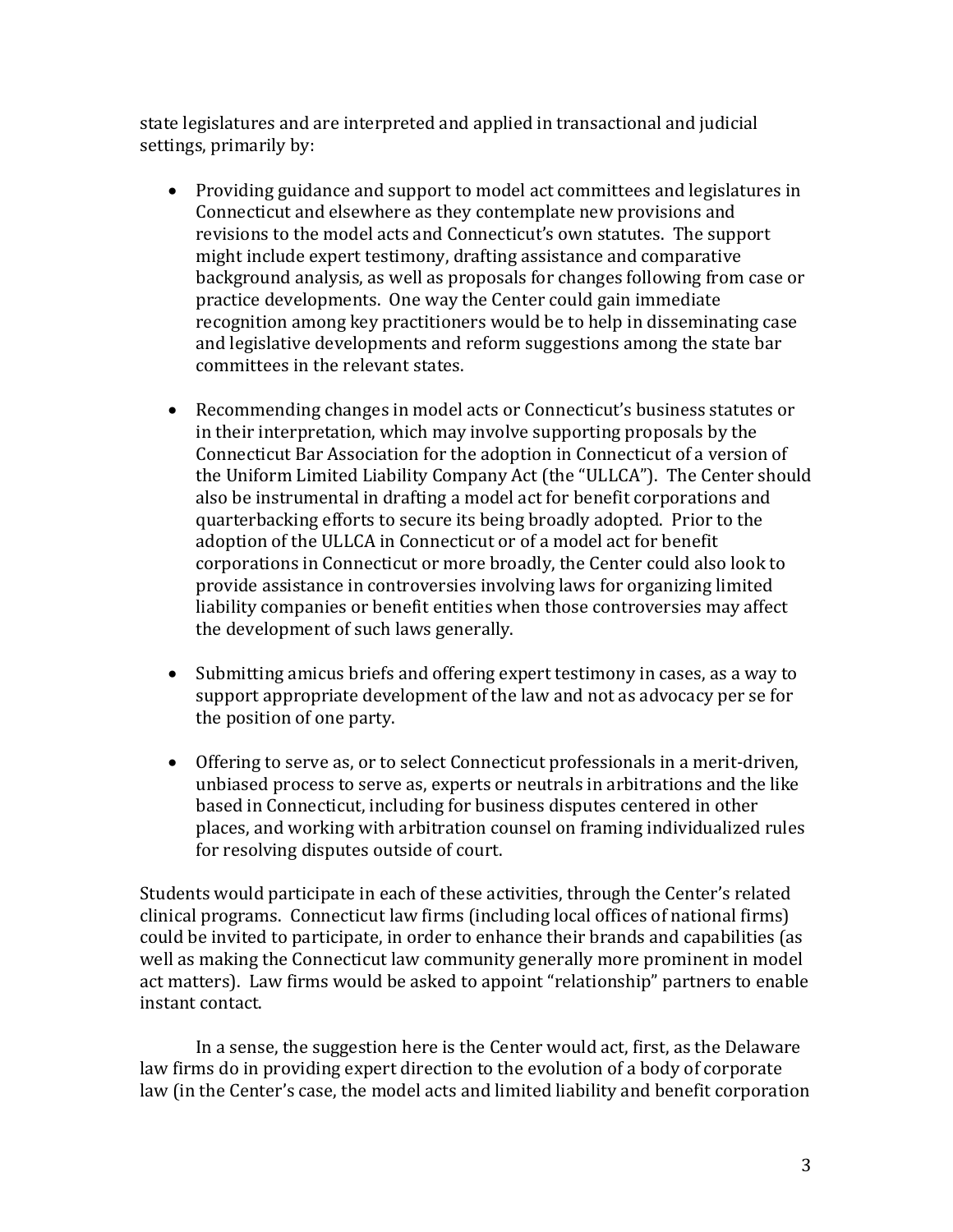laws) and also as something of a public interest law firm with respect to them, contributing to their development from an independent perspective rooted in both academic and practical concerns.

The Center's effectiveness might be augmented by decisions from the Connecticut judiciary on model act-related disputes, when Connecticut has statutes based on those acts, and further enhanced if parties designate Connecticut courts as the forum for these disputes. The judiciary would, of course, need to project a readiness to expedite proceedings (including by rendering quick decisions) and possibly offering direct appeals to the Connecticut Supreme Court. If the Attorney General's office were willing to provide occasional assistance, perhaps similarly to the way a law firm might, its participation would surely add clout to a project.

### Staffing Plans

In the first year or so, the staffing would be one full-time faculty member, who would be the Director of the Center and would be assisted by an adjunct professor from the corporate legal community and a fellow. The staffing would include customary staff and library support personnel.

The full time faculty member should either be an established academic with the right subject-matter background, reputation and contacts that would lend credibility to the founding work or a younger, committed academic with promise and energy.

The second faculty position might be a non-tenure track one filled in succession by reasonably well-known corporate or litigation partners on formal or informal sabbatical leaves from major law firms or interested in transitioning to a law school environment. Appropriately advertised, it could be a sought-after position (since there is a dearth of similar opportunities). The fellow would be a relatively recent law school graduate, perhaps someone from experience at one of the key Connecticut law firms. The fellow would serve for no more than a year. An attractive feature for both roles would be the ability to create a body of work in a short period. While a single law review article could easily take a year to research, write and revise, it seems possible to craft (with student support) several meaningful amicus briefs and to appear before several legislative bodies in the same year. The adjunct professor would need to have meaningful practical experience for the amicus brief (and possible advisory opinion) endeavors to easily work.

A small cadre of experienced academics and practitioners from law firms and in-house counsel would be enlisted to form an advisory-board to provide advice and hands-on assistance in the completion of significant projects, quite likely all on a pro bono basis with suitable recognition.

**-------------**